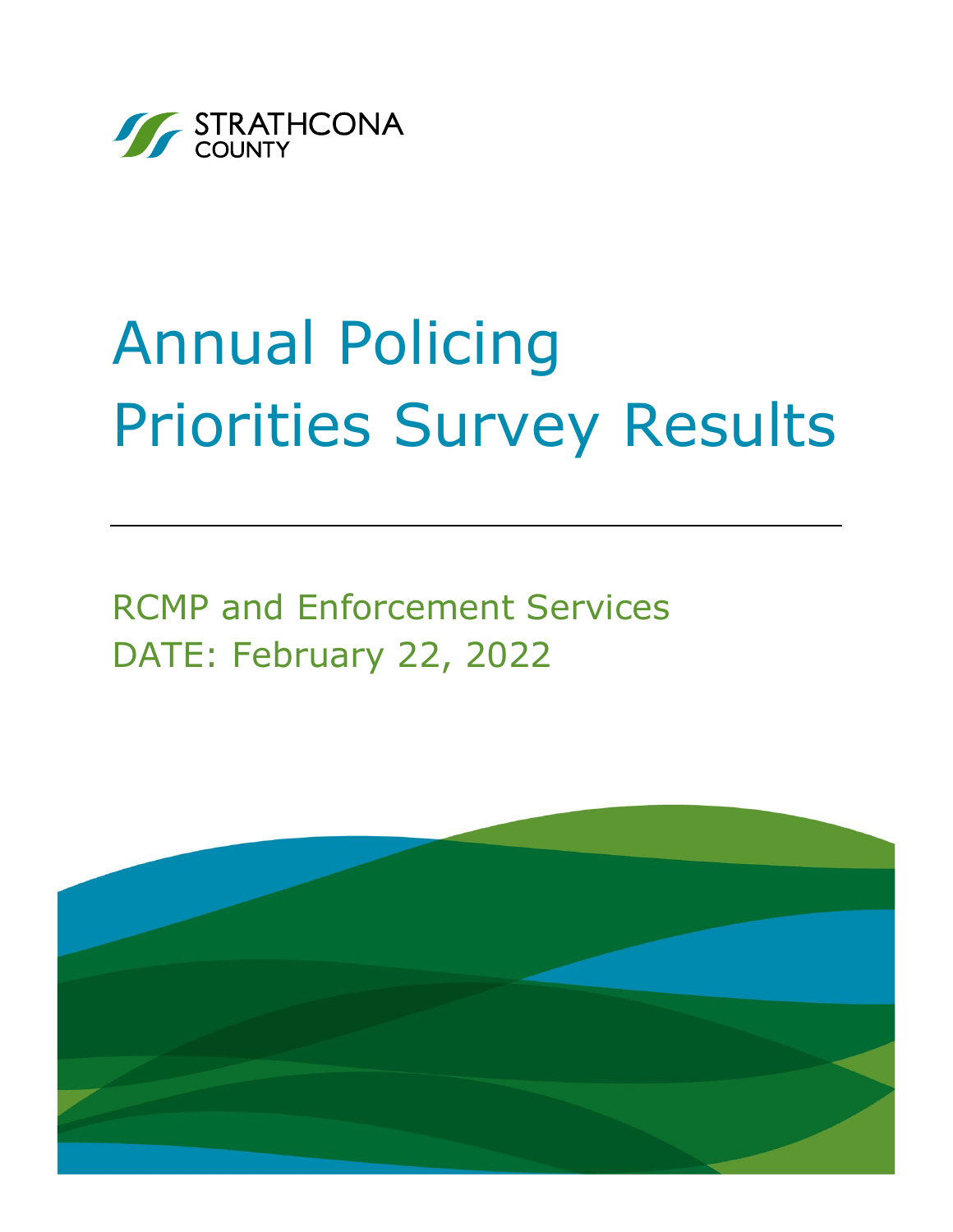In January 2022, Strathcona County conducted an online survey regarding Annual Policing Priorities for the RCMP, and for Enforcement Services. The purpose of this survey is to ensure the public has a say in policing priorities in Strathcona County.

# Survey Results

This past January, the public was invited to complete a survey about annual policing priorities. The survey was made available online through two platforms, The Strathcona County Online Opinion Panel (SCOOP), and an open online survey (open to residents and non-residents who were not members of SCOOP).

The survey ran between January 5 and January 19, 2022, during which 1,846 people took part in the survey. Surveys were received with 75.8% of respondents from urban areas, 21.1% from rural areas of Strathcona County, and the remaining 3.1% either worked in Strathcona County and did not live there, did not live or work in the county, or chose not to answer the question.

Most of the respondents who participated in the survey were over the age of 35, with 76.3% of the participants between the age of 35 and 74. Very few of the participants were under 25. Overall, of those who declared their gender, 52.8% of participants were female, while 39.4% were male. (There were 0.3% who chose to self-identify, while 7.5% chose not to disclose their gender).

## RCMP PRIORITIES

*"RCMP from the Strathcona County detachment create an Annual Policing Plan to ensure that, in addition to responding to calls for service, members focus on the policing issues identified by the public as being highly important. These priorities are determined by a number of factors including feedback the RCMP receives from residents of the municipality and communities they serve".*

- Supt. Dale Kendall



Page 2 of 5 | strathcona.ca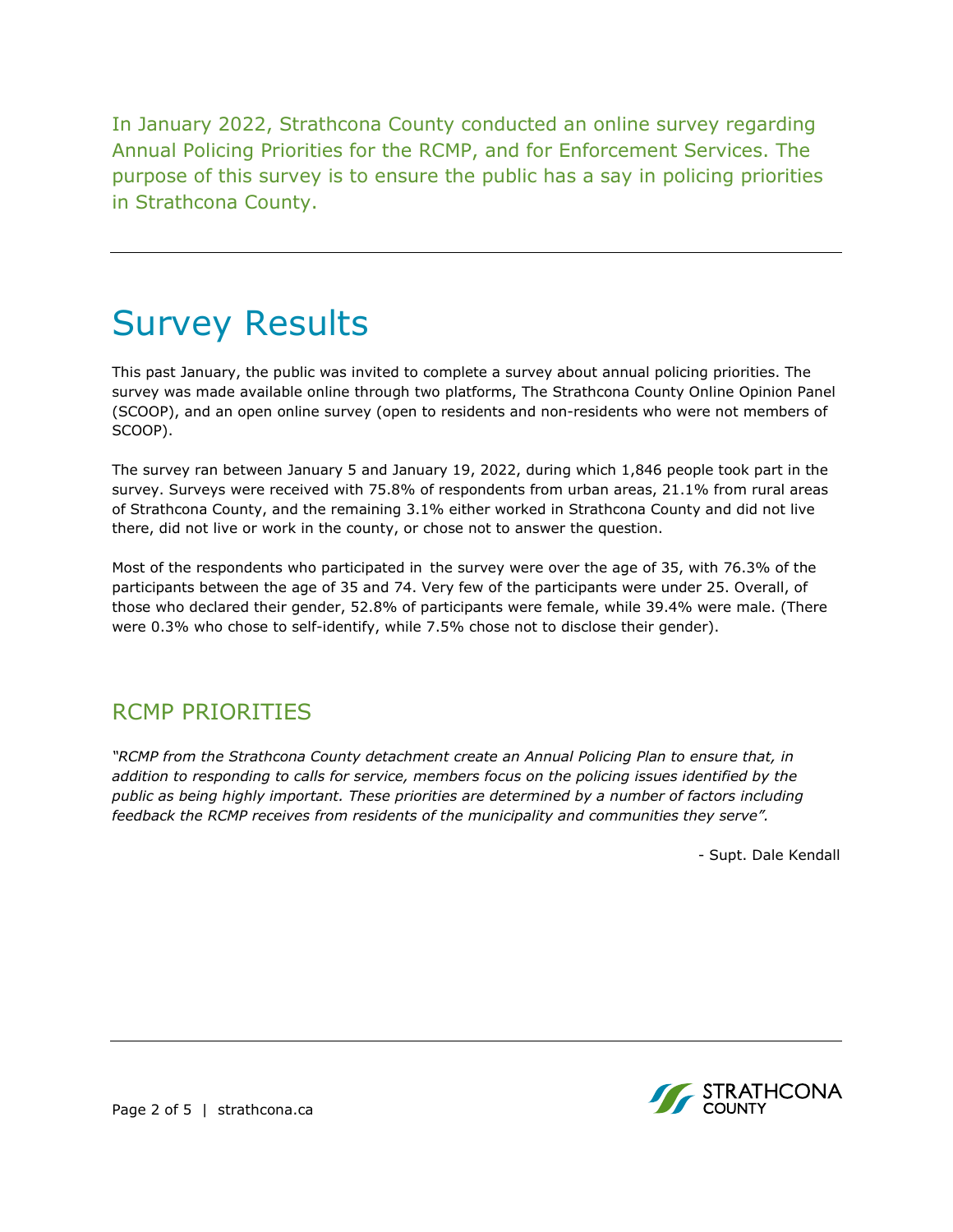Respondents were first asked to rank the RCMP services they felt were a priority for them.

Although respondents had different preferences as to where they believe the priorities should be, the most popular choices were as follows:

- "Major property crime" was the most popular among residents as a first (**22.0%**) and second choice (**24.6%**). There was also a sizable percentage (**16.7%**) who chose it as their third choice.
- "Impaired driving" (**20.5%**) was a close second by respondents and their first priority.
- "Family Violence" (**15.6%**) was a close second by respondents as their second priority.
- "Crimes against persons" scored the highest (**17.1%**) as the third priority.

Figure 1 illustrates the percent of respondents ranking the service as a first, second or third priority*.*



63% OF RESPONDENTS<br>
COMPRESPONDENTS<br>
THE FROM SECOND OF THEIR PROPERTY THEIR FIRST, SECOND OR THRID PRIORITY

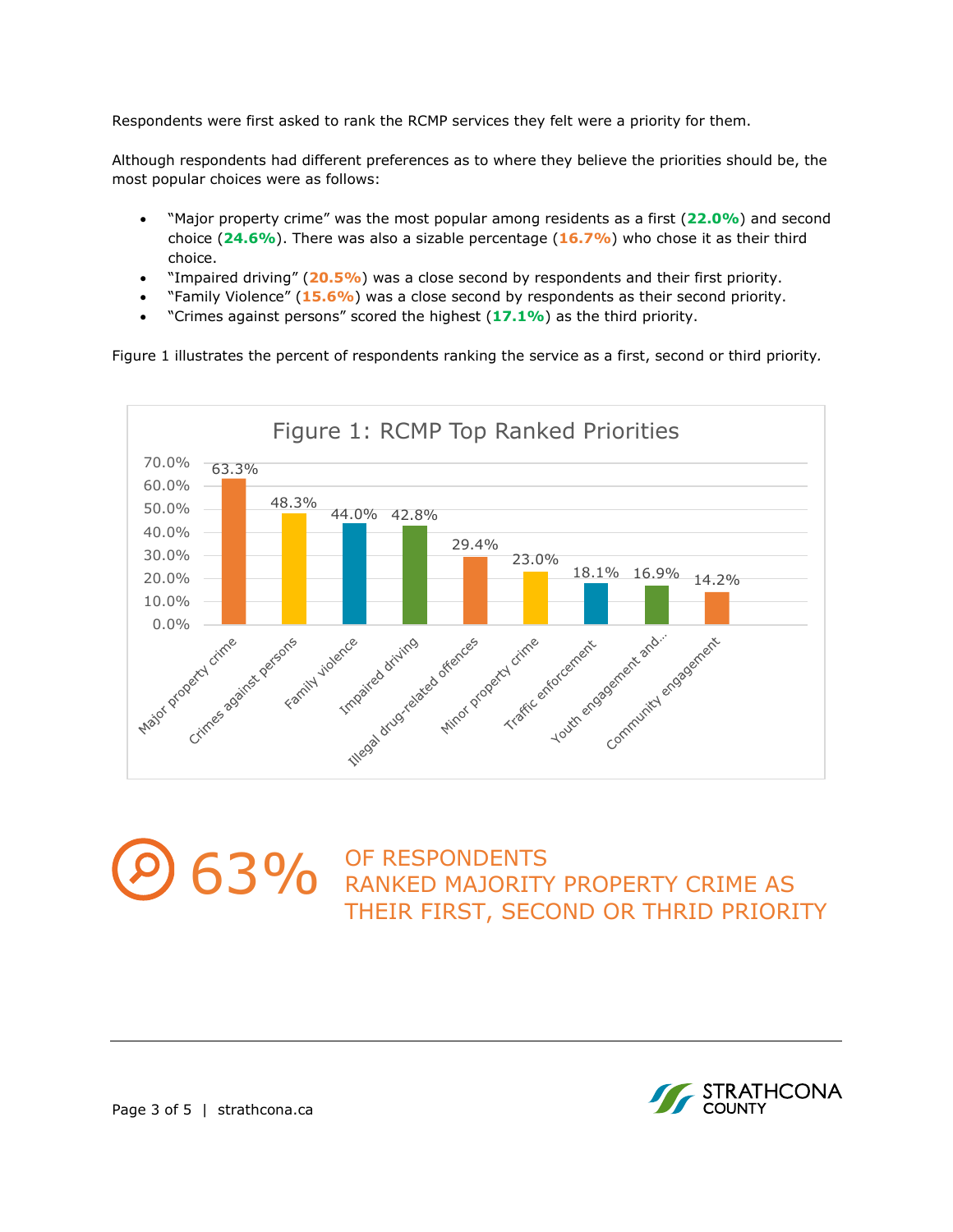#### *OPEN COMMENTS – RCMP*

Respondents were asked to provide any comments regarding services provided by the RCMP in Strathcona County. All comments were reviewed by the appropriate parties for consideration. The comments summary can be categorized as follows:

- Out of 1,846 total survey respondents, approximately 30% chose to provide additional comments.
- 66.8% of comments were neutral (not overly positive or negative, just respondents providing advice or opinions, etc.).
- 21.1% of the comments were very positive (representing approx. 6.3% of respondents)
- 12.1% of the comments had a negative tone (representing approx. 3.6% of respondents)
- The common themes taken from the comments were traffic and/or driving related, and sentiments of officer visibility and patrols.
- Many comments mentioned several different topics or viewpoints within one answer.

### ENFORCEMENT SERVICES PRIORITIES

Community Peace Officers are municipal employees whose duties include bylaw enforcement (this include responding to complaints concerning dog licensing, parking, alarm permitting, property standards, etc.) and the enforcement of provincial traffic laws. Respondents were asked to rank the services provided by Community Peace Officers highest priority to lowest.

#### *TOP 5 ENFORCEMENT SERVICES PRIORITIES*

Figure 2 represents the ratings of services by it's most common ranking. Although respondents have different preferences regarding the priorities, the most popular top 5 choices were as follows:

- 55.8% of respondents picked "Crime prevention and community patrols" as their first priority.
- 32.4% of respondents picked "Traffic Safety" as their second priority.
- 23.3% of respondents picked "Community engagement" as their third priority.
- 23.2% of respondents picked "Noise complaints" as their fourth priority.
- 17.0% of respondents picked "Unsightly properties" as their fifth priority.